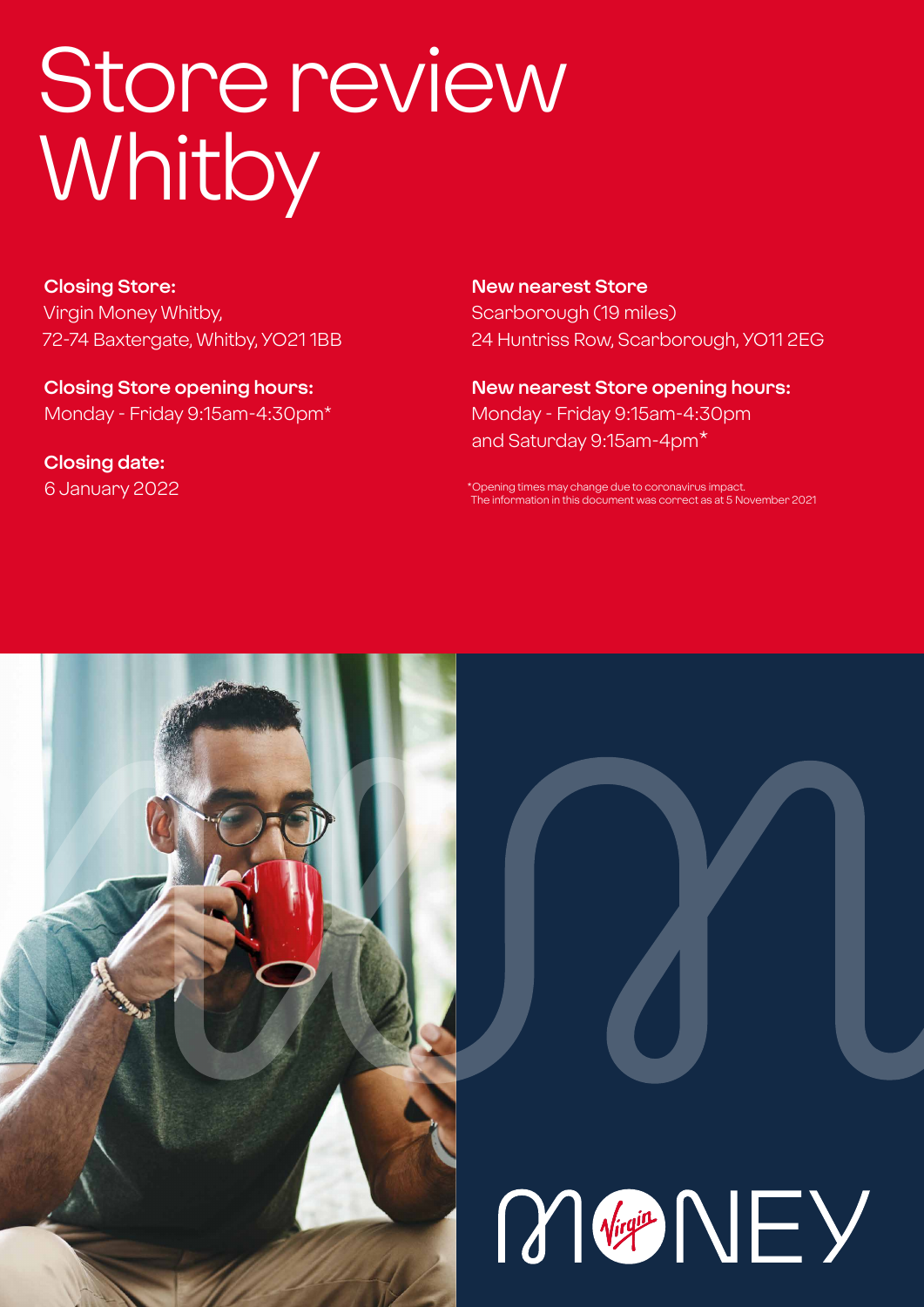# Summary of discussions

This Store review shares the outcome of discussions following the closure announcement for Whitby Store. It also contains our contact information if you have any questions or need help before or after the Store closes.

Since the closure announcement, we've been speaking to customers and local stakeholders to find out how we can limit the effects of this closure as much as possible. This has included reaching out to vulnerable and potentially vulnerable customers to offer additional support.

### Why we're closing your Store

More and more customers are taking advantage of our digital services and only visiting Stores when they want to discuss a significant life event. Between April 2019 and July 2021 we've seen digital registrations increase from 48.7% to 57.6% across our personal customers, and daily internet banking and mobile app logins are up 66%.

It's important to balance investment in digital services with making sure our Store network continues to meet the needs of our customers. This means that we've made the difficult decision to close a number of Stores.

This decision has been reached after considerable thought and analysis which includes input from local management.

Our Stores will continue to be a really important part of what we do and we've recently refreshed and revitalised them now that we're one Virgin Money brand.

### Just so you know

When we announced the Whitby Store was closing, we published an impact assessment. This provided more information on why we made the decision and ways in which customers could continue to make the most of our banking services. Head to **virginmoney.com/store-closures** or ask in Store to find out more.

# Feedback from customers and local stakeholders

### Customer feedback

Some customers have raised concerns over the closure of the Store and we have received a total of 0.07% complaints on the closure per customers mailed. We've been speaking to them about their personal circumstances and providing information on ways to continue to bank with us. We're confident that the transfer of accounts to the new Store will be smooth and there are alternative ways to bank with us locally or by using our digital services. These include:

- > Should a customer wish to use a Store for general advice or to discuss a product, Scarborough Store is 19 miles away and there are a further 3 Stores within 31 miles.
- > There are other ATMs in the area that are free to use.
- > Our mobile, internet and telephone banking facilities allow customers to do most day-to-day tasks, like balance checks, viewing transactions, transferring money between accounts, paying bills and cancelling / amending regular payments. Customers can even pay in a cheque on the go.
- > Customers are also able to use our mobile app to make external payments in a number of different ways and we're continuing to make our digital banking services bigger and better.
- > The local full service Post Office is located nearby on 4-5 Bridge Street and provides personal and business customers with an alternative way to do their day-to-day banking transactions, such as cash withdrawals and paying in cash and cheques. Head to **www.postoffice.co.uk/branch-finder** to find other Post Office locations.
- > Customers can get all the information about our products and services, or raise any concerns by calling us on **0800 121 7365**. Our opening times are 7am to 9pm Monday to Saturday and 10am to 5pm on Sundays.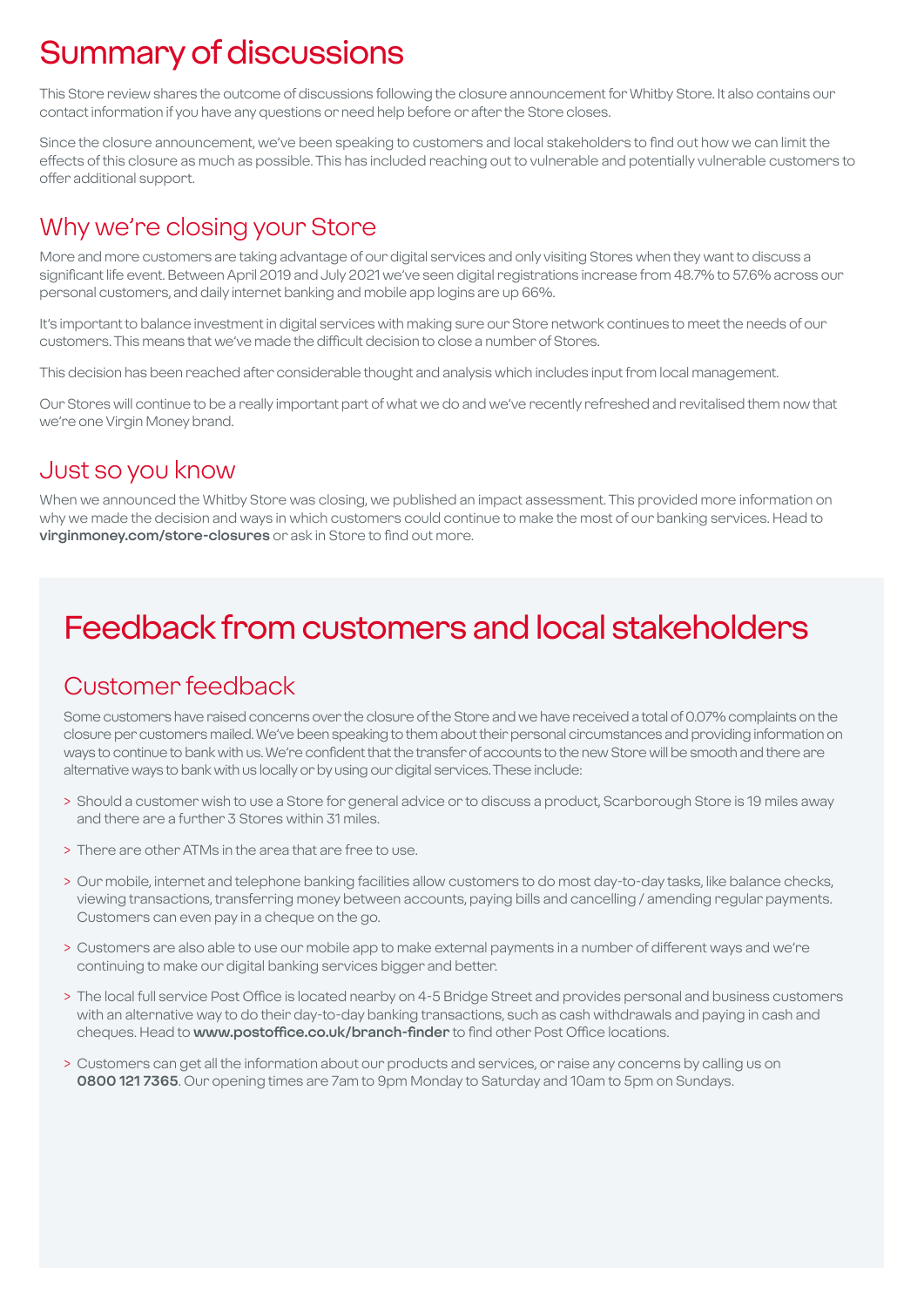### Stakeholder & community feedback

Our Store Manager has visited the local Post Office and shared information on our Store closure. Over the coming weeks our Store Manager will work closely with the local Post Office team to ensure our customers needs are met.

Our Store Manager has also been in touch with other local banks in Whitby to ensure they were aware of our Store closure and can support any customers with additional support needs, meaning they need to bank locally.

On 29 October 2021, our Store Manager contacted the local Citizens Advice Bureau to ensure they were aware of our Store closure and that some customers may have additional support needs due to the closure.

On 29 October 2021, our Store Manager also contacted the local Library to ask if any support groups would benefit from engagement with the local Store team, as our customers may also attend these support groups.

### Engagement with customers and local stakeholders

| <b>Stakeholders</b>               | <b>Engagement activities</b>      | <b>Additional notes</b>                                                                                                                                                                                                                                                                                                                                                   |
|-----------------------------------|-----------------------------------|---------------------------------------------------------------------------------------------------------------------------------------------------------------------------------------------------------------------------------------------------------------------------------------------------------------------------------------------------------------------------|
| <b>Customers</b>                  | Store posters and leaflets        | Live from 30 September 2021.                                                                                                                                                                                                                                                                                                                                              |
|                                   | Closure details on our<br>website | Available at virginmoney.com/store-closures                                                                                                                                                                                                                                                                                                                               |
|                                   | External media                    | Announcement issued to national and local media outlets.                                                                                                                                                                                                                                                                                                                  |
|                                   | <b>Direct mailing</b>             | A letter, 24-hour banking leaflet and Post Office services leaflet sent<br>on 29 September 2021. This was issued to all Store customers and<br>customers regularly using the Store.                                                                                                                                                                                       |
|                                   |                                   | The mailing included info on the Store closure and how to access<br>all the other ways to bank. This provided customers with a minimum<br>12 weeks' notice in line with the UK Finance Access to Banking<br>Standard and Financial Conduct Authority (FCA) Guidance.                                                                                                      |
|                                   | <b>Customer contact</b>           | We're contacting known vulnerable and potentially vulnerable<br>customers, to see what we can do to support their banking<br>needs after the closure. We'll talk to them about their personal<br>circumstances and ways we can help. This may include arranging a<br>meeting with the nearest Store Manager or walking the route to the<br>nearest Post Office with them. |
|                                   |                                   | All customers can attend digital banking sessions either in Store, at a<br>local library or carried out remotely when requested. The Store digital<br>banking sessions are scheduled for 2, 10, 15 and 26 November 2021.                                                                                                                                                  |
|                                   |                                   | Corporate Structured Finance and Commercial and Private<br>Relationship Managers will talk to their customers about the closure<br>and make sure they have support in place to meet their banking<br>requirements (e.g. we may be able to set up a cash delivery service<br>for some of our Business customers).                                                          |
| <b>Customer support</b><br>groups | Email                             | Email sent to local Citizens Advice Bureau on 30 September 2021.<br>Email sent to local Chamber of Commerce on 30 September 2021.<br>Email sent to Age UK local group, RNIB and FSB regional team on 30<br>September 2021.                                                                                                                                                |
| <b>Politicians</b>                | Email / letter                    | Email issued to local MP on 29 September 2021 and local<br>Councillors on 30 September 2021.                                                                                                                                                                                                                                                                              |
| <b>Post Office</b>                | <b>Meetings</b>                   | Following discussions of the closure with the Post Office, they're<br>contacting the nearest three Post Office branches to each closing<br>Store. This is to make sure they're aware of the closure and supplied<br>with extra pay-in envelopes.                                                                                                                          |